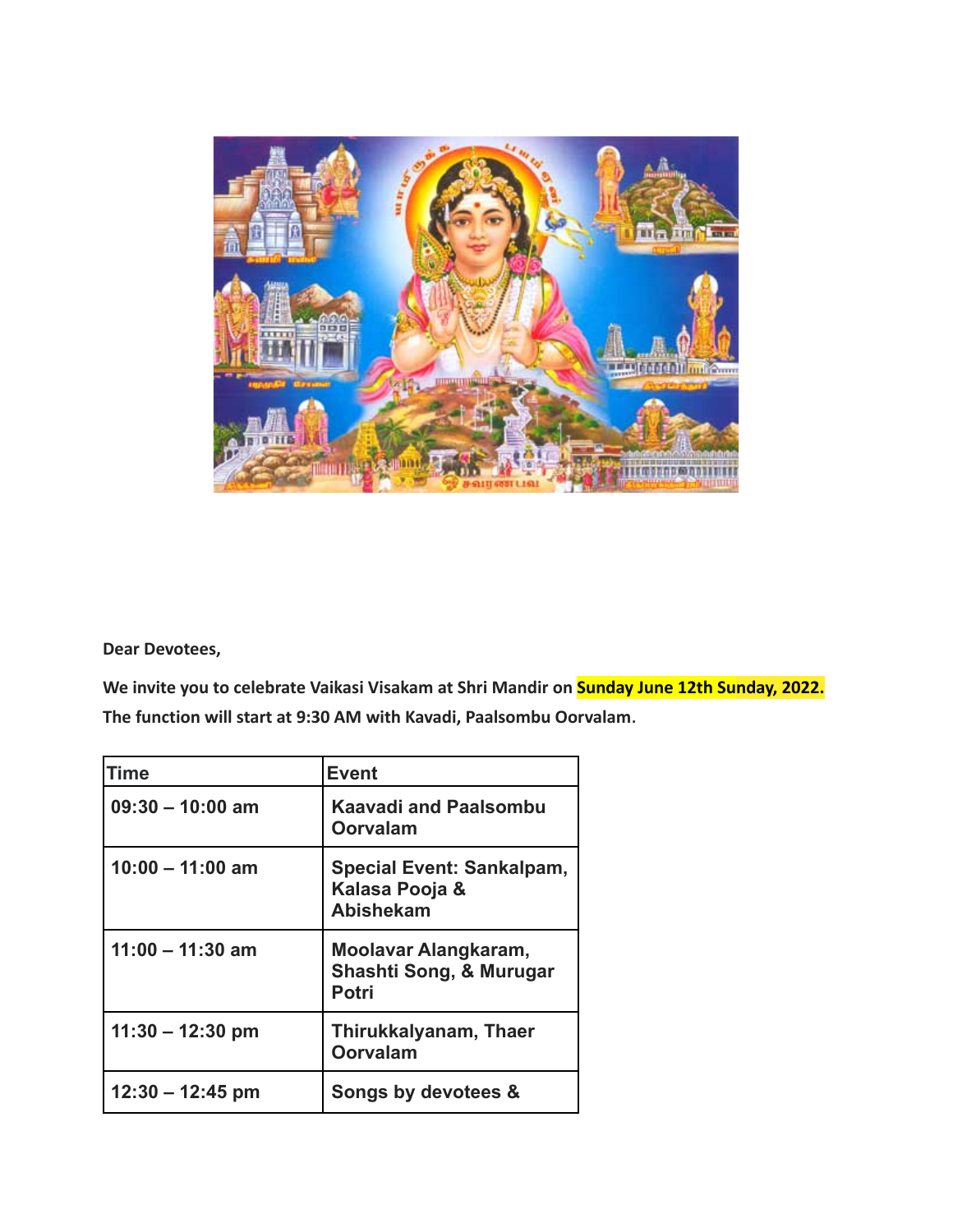|                   | <b>Oonjal songs</b>                                 |
|-------------------|-----------------------------------------------------|
| $12:45 - 1:00$ pm | <b>Archana</b>                                      |
| $1:00 - 1:15$ pm  | <b>Arathi by Devotees to</b><br><b>Lord Murugar</b> |
| 1:15 pm $-$       | <b>Mahaaprasaadham</b>                              |

## **Sponsorship:**

| Abhishekam     | \$51.00  |
|----------------|----------|
| Thirukkalyanam | \$101.00 |
| Sarva Seva     | \$151.00 |

**COVID-19 Rules & Guidelines:**

**-** If San Diego County imposes COVID-19 restrictions at the time of the event, we request the devotees to kindly adhere to those guidelines

**For more information, please contact:**

| <b>Sampath Angappan</b>                | (760) 438 3190 |
|----------------------------------------|----------------|
| Vallinayagam                           | (760) 434 0473 |
| <b>Shri Mandir</b>                     | (858) 566 5644 |
| <b>Ramesh Doraiswamy (Coordinator)</b> | (619) 851 4716 |